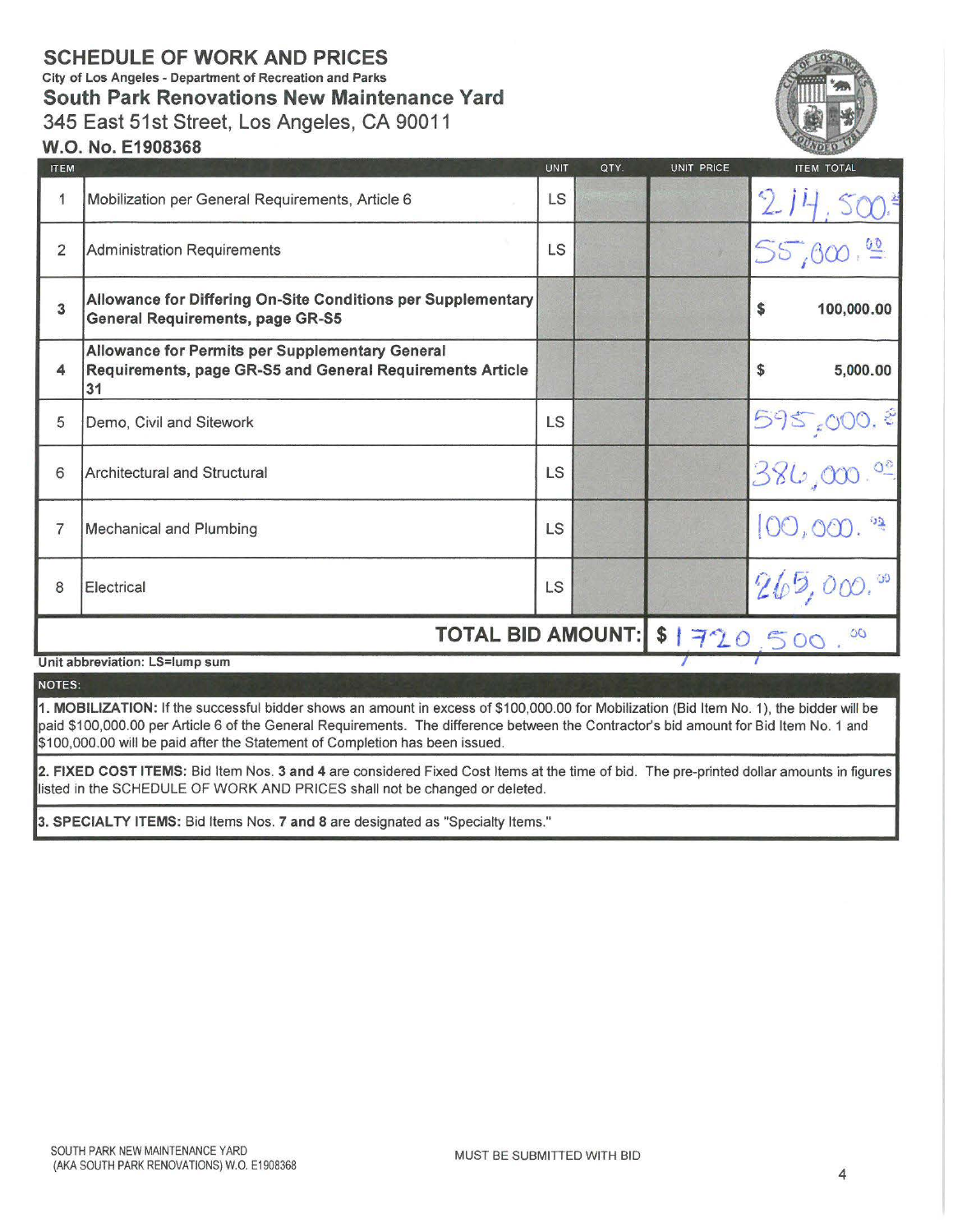## **SCHEDULE "A"** SUBCONTRACTORS AND SUPPLIERS The Prime Contractor shall perform, with its own organization, Contract work amounting to at least 30 percent of the Base Bid Price, unless otherwise instructed.

| PROJECT TITLE<br>SOUTH PARK NEW MAZARANCE VARD<br>BIDDER (NAME OF FIRM)                                                                                                                                                                                                                                                                                       | NAME OF PERSON COMPLETING THIS FORM<br>W.O. No./PRJ No.<br>E1908368<br>DMAR RONALD ALJAZZAR<br>ADDRESS / CITY / STATE / ZIP CODE<br>7545 Irvine Center Drive Suite 200 Irvine ca 94618 |          |                              |  |                                                                                                                                                                     |                                    |  |     |                                                        |     |     |      |                                          |                                                                                      |  |
|---------------------------------------------------------------------------------------------------------------------------------------------------------------------------------------------------------------------------------------------------------------------------------------------------------------------------------------------------------------|----------------------------------------------------------------------------------------------------------------------------------------------------------------------------------------|----------|------------------------------|--|---------------------------------------------------------------------------------------------------------------------------------------------------------------------|------------------------------------|--|-----|--------------------------------------------------------|-----|-----|------|------------------------------------------|--------------------------------------------------------------------------------------|--|
| CONTRACTOR'S LICENSE NO.<br>1043051                                                                                                                                                                                                                                                                                                                           | JAZZAR Construction Group Inc.<br><b>LICENSE CATEGORIES</b><br><b>EXPIRATION DATE</b><br>B<br>08/31/2020                                                                               |          |                              |  |                                                                                                                                                                     | <b>YEARS IN</b><br><b>BUSINESS</b> |  |     | TELEPHONE No. 949-623-8332<br>FAX No. 949 - 623 - 8392 |     |     |      |                                          |                                                                                      |  |
| Type of Ownership:<br>Sole Ownership<br>Partnership                                                                                                                                                                                                                                                                                                           |                                                                                                                                                                                        |          | Corporation<br>Joint Venture |  | Is Bidder any of the following as defined in the Business Inclusion Program?<br>Check all that apply.<br>WBE $\Box$ SBE $\Box$ EBE $\Box$ DVBE $\Box$<br><b>MBE</b> |                                    |  |     |                                                        |     |     |      |                                          |                                                                                      |  |
| DOLLAR PARTICIPATION OF ALL SUBCONTRACTORS AND SUPPLIERS<br>List all subcontractors and suppliers who will do work on this project, regardless of the amount of money involved. (Ordinance No. 150,595. Los<br>Angeles Administrative Code Section 10.14 "Provisions Pertaining to Listing of Subcontractors."; Business Inclusion Program, Page 15 et seq.). |                                                                                                                                                                                        |          |                              |  |                                                                                                                                                                     |                                    |  |     |                                                        |     |     |      |                                          |                                                                                      |  |
| DESCRIPTION OF BASE BID WORK TO BE PROVIDED DIRECTLY BY PRIME<br>DOLLAR VALUE OF BASE BID TO BE PERFORMED BY PRIME BIDDER:<br>BIDDER:<br>EARTHWORK, CONCrete, Management                                                                                                                                                                                      |                                                                                                                                                                                        |          |                              |  |                                                                                                                                                                     |                                    |  |     |                                                        |     |     |      |                                          |                                                                                      |  |
| 700,000.<br>\$                                                                                                                                                                                                                                                                                                                                                |                                                                                                                                                                                        |          |                              |  |                                                                                                                                                                     |                                    |  |     |                                                        |     |     |      |                                          |                                                                                      |  |
| <b>SUBCONTRACTORS</b><br>OR SUPPLIERS<br>NAME, ADDRESS, TELEPHONE NO.                                                                                                                                                                                                                                                                                         | <b>SUB</b>                                                                                                                                                                             | SUPPLIER | CONTRACTOR<br>LICENSE NO.    |  | DESCRIPTION OF WORK OR SUPPLIES<br>TO BE PROVIDED                                                                                                                   |                                    |  | MBE | WBE                                                    | SBE | EBE | DVBE | OBE                                      | <b>DOLLAR VALUE OF</b><br>SUBCONTRACTOR or<br>SUPPLIIER (note if<br>add/deduct item) |  |
| Contri Poser Service X<br>Opland CA, 1312757771                                                                                                                                                                                                                                                                                                               |                                                                                                                                                                                        |          | 1012073                      |  | Electrico                                                                                                                                                           |                                    |  |     |                                                        |     |     |      | Base: \$ 25,00<br>Add's: \$<br>Ded's: \$ | $\overline{\mathcal{P}}$                                                             |  |
| NIBBELINK<br>Landcuster<br>$-948$<br>tolel<br>854                                                                                                                                                                                                                                                                                                             | ×                                                                                                                                                                                      |          | 388218                       |  | 17950nry                                                                                                                                                            |                                    |  |     |                                                        |     |     |      |                                          | Base: $\frac{9200}{100}$<br>Add's: \$<br>Ded's: \$<br>(CONTINUED ON NEXT PAGE)       |  |

# PERCENTAGE OF MBE/WBE/SBE/EBE/DVBE PARTICIPATION

Total combined dollar value of MBE/WBE/SBE/EBE/DVBE subcontractors and suppliers portions of work. Do not include prime bidder's portion unless it is a Joint Venture, in which case the value of work to be performed by one of the Joint Venturer's who is an MBE, WBE, SBE, EBE or DVBE may be included.

| TOTAL MBE'S AMOUNT: \$ |  |  |
|------------------------|--|--|
| TOTAL WBE's AMOUNT:    |  |  |

TOTAL WBE's AMOUNT: \$ TOTAL SBE's AMOUNT: \$ <u> 1990 - Alexandria A</u>

 $=$   $\frac{\%}{\%}$ TOTAL EBE's AMOUNT: \$

**BASE BID AMOUNT:** 

Signature of Person Completing Form

 $-2019$ Date